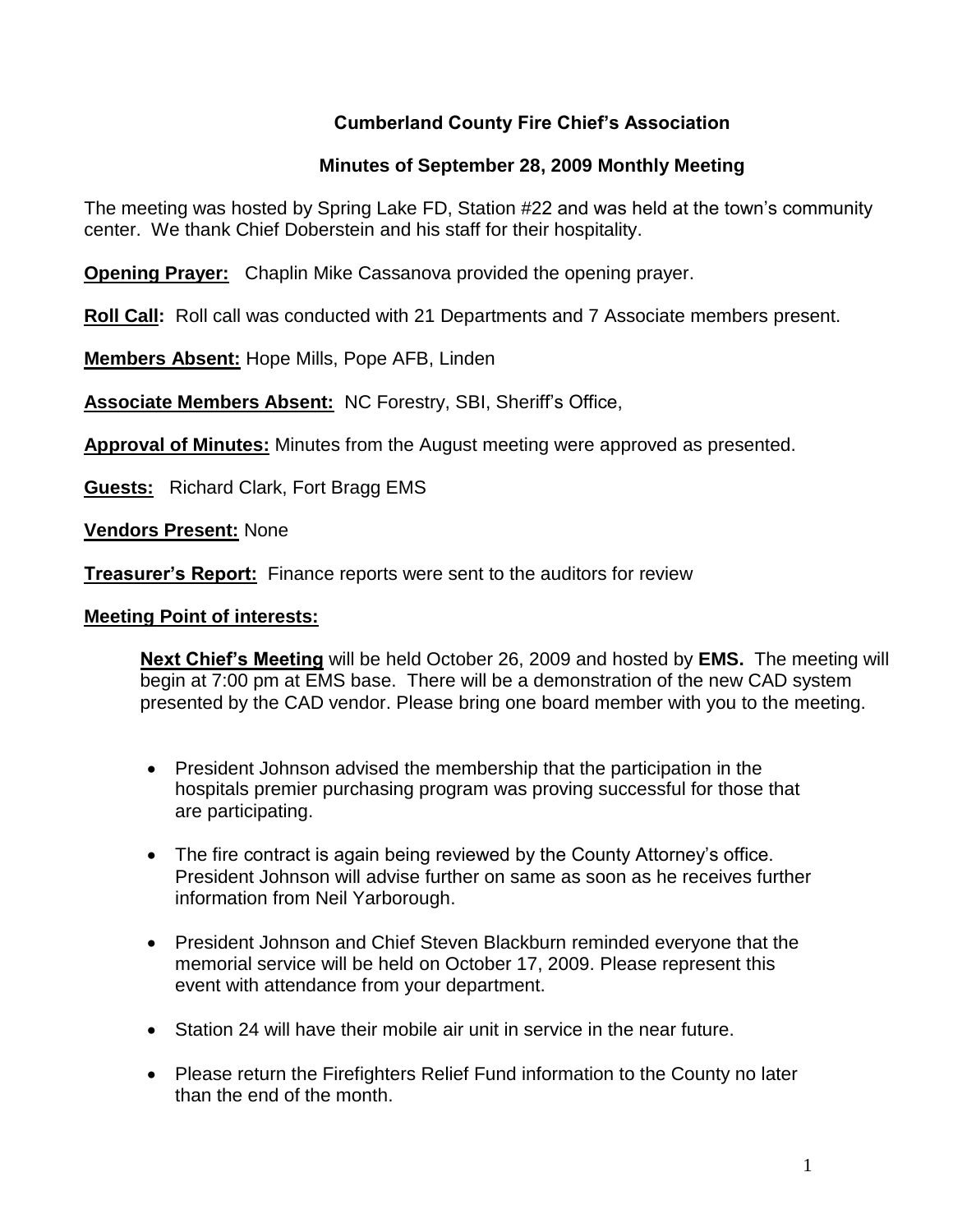## **OLD BUSINESS:**

- The foam has been purchased and is due in by mid October. President Johnson advised the membership that the old foam will be available for training purposes and that the new foam in the trailers should not be used for training purposes.
- President Johnson advised the membership that he is still awaiting the response from the grant administrators to determine the exact amount the association will have to refund to the Federal Government for the radio extended warranty contract. The warranty contract was not allowed by grant guidelines.
- The new style of ID cards was reviewed by the membership. Please send your patch to President Johnson in a JPEG file for conversion into the ID card program.
- Chief Roye advised the membership that CFVH administrators are still reviewing issues regarding the professionalism of the deceased body recovery unit. If you experience problems in the field, please let Chief Roye know.

### **NEW BUSINESS:**

• Chief Kevin Herndon inquired about the accountability standard operating procedure guideline. President Johnson stated that he would e-mail the dog tag accountability SOG utilized by the Fayetteville Fire Department via e-mail. We will discuss further at the October meeting.

### **COMMITTEE REPORTS:**

#### **I D CARD COMMITTEE** Lt. Tara Johnson (Stoney Point) Chairperson

• FYI. Fire Chiefs are required to send a signed letter or memo with a firefighter requesting an ID Card. For any questions or an appointment contact 424-0694 or e-mail at [tara@stoneypointfire.com](mailto:tara@stoneypointfire.com)

#### **FIRE PREVENTION/EDUCATION COMMITTEE**

 Chief J.F. Hall reminded everyone of the upcoming Fire Prevention Week. He would like to see better advertisement of Fire Prevention activities in the future.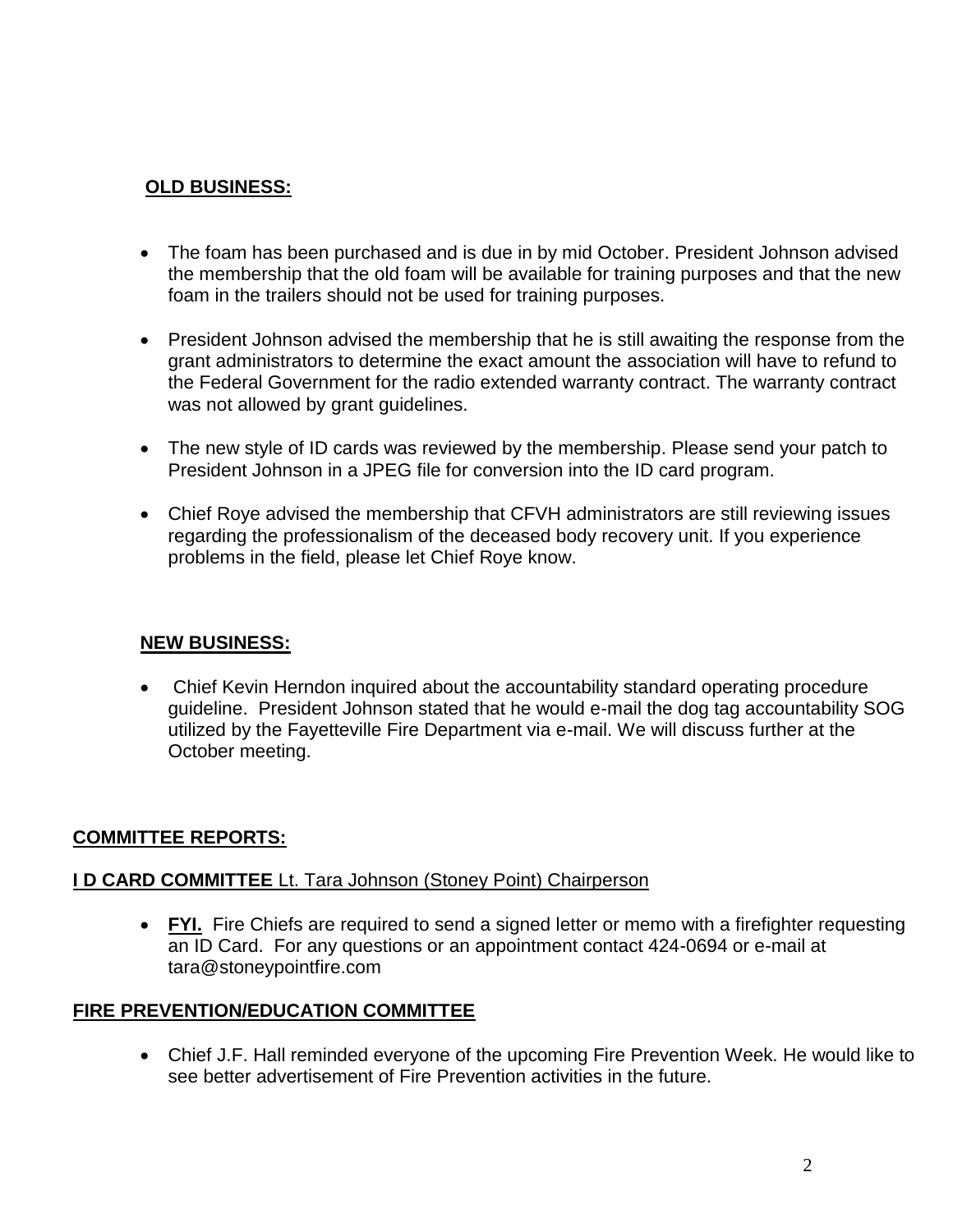# **COMMUNICATIONS COMMITTEE** Chief B. Bullard (Stedman) Chairperson

• None

# **STANDARDS & POLICY COMMITTEE** Chief K. Hall (Cumberland Road) Chairperson

• No report.

## **TRAINING COMMITTEE** Chief P. Strahan (Westarea) Chairperson

• No report.

**MEMORIAL COMMITTEE** Chief S. Blackburn (Ft. Bragg) Chairperson

• Please support the Memorial program on October 17, 2009.

# **AUTOMATIC AID/MUTUAL AID COMMITTEE** Chief Ake (Beaver Dam) Chairperson

• No report

# **FINANCE COMMITTEE** Deputy Chief Freddy Johnson Jr. (Stoney Point) Chairperson

• No report.

**RESCUE COMMITTEE** Deputy Chief Freddy Johnson Jr. (Stoney Point) Chairperson

• No report

**EASTERN FIRE SCHOOL** Chief R. Marley (Pearces Mill) Chairperson

• No report.

# **ASSOCIATE MEMBERS REPORT**

# **EMERGENCY SERVICES DIRECTOR/ ECC-911** Kenny Curry, Director

• Director Currie advised that the CAD was being set up and should be operational by December. Some departments still need to get your department information turned in so that the CAD information can be up loaded.

## **EMS DIRECTOR:** Michael Roye, Director

• Doctor Reid has resigned to pursue other endeavors.